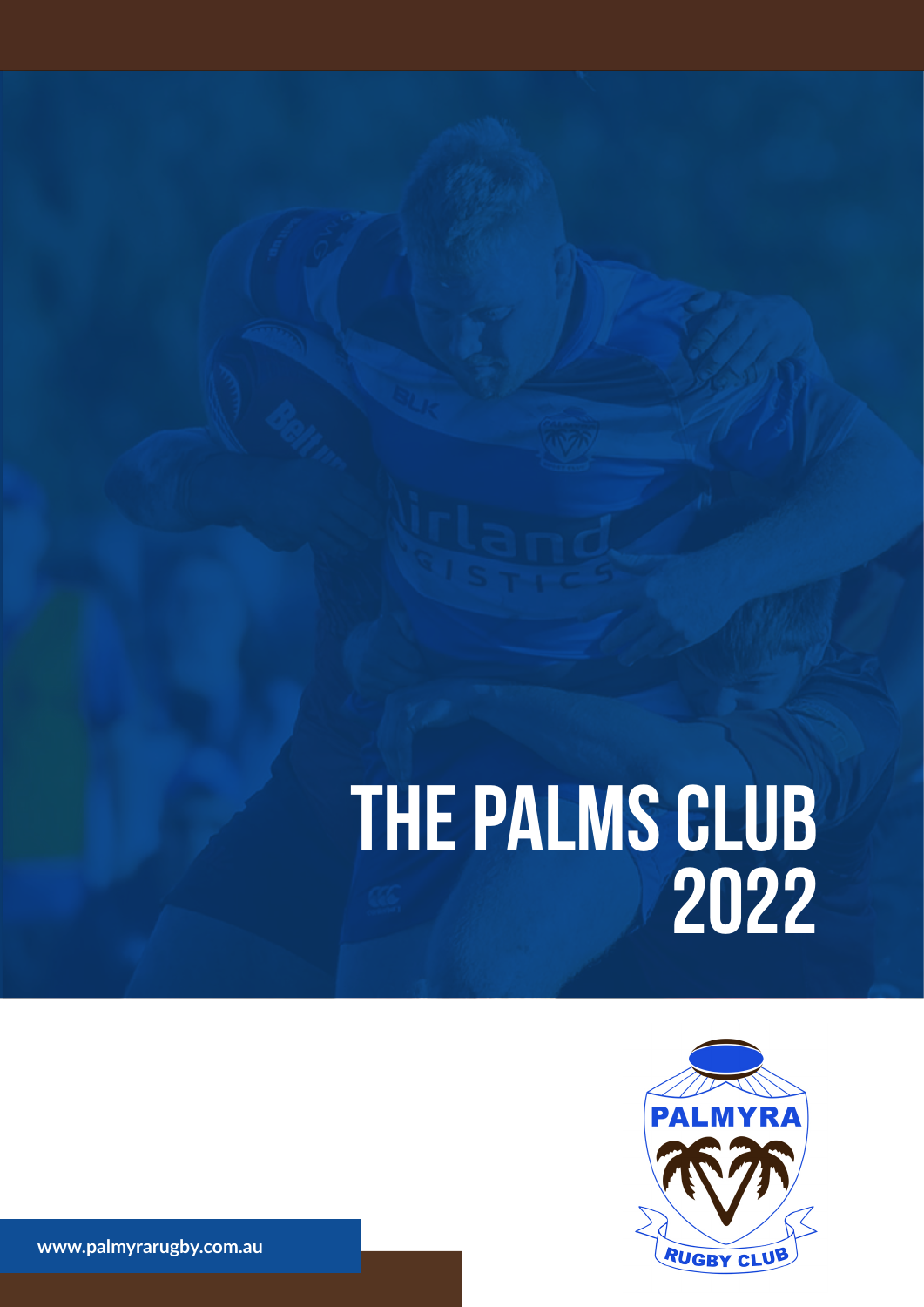## **THE PALMS CLUB 2022**



#### **Welcome to The Palms Club for the 2022 season!**

The Palms Club is now into its fourth year and is an initiative aimed at giving businesses, individuals and families an opportunity to be recognised as a financial contributor to the Palmyra Rugby Club.

Our aim is to provide an affordable sponsorship opportunity with easy payment plans to allow all supporters to play a vital part in the ongoing development and sustainability of the largest Rugby Club south of the river.

Palmyra Rugby Club had a very successful season in 2021 despite the ongoing challenges posed by the pandemic.

Our achievements on the field included: the Premier Grade making the Grand Final, Reserve Grade being Semi Finalists, Third Grade making the Grand Final plus the return of our Fourth Grade side.

As we strive for greater triumphs, we are seeking support from our members, friends and families to help take the club further into 2022 and beyond.

#### **BENEFITS TO OUR SUPPORTERS INCLUDE:**

- Membership and voting rights for the Palmyra Rugby Union Club
- Invitation to a designated Sponsors home game function provided by the club
- 10% discount on all Palmyra merchandise
- 10% discount to all Social Functions
- For businesses your logo and company details will be displayed on the club's new website under The Palms Business Club
- Exclusive Palms Club Cap.

**Tax invoices can be provided for businesses.**

#### **MEMBERSHIP COST: \$520.00 per year**

**Can be payable monthly, quarterly, annually via bank transfer or credit card (1.7% fee applies)** 

- **Monthly 1st payment is in January 2022**
- **Quarterly 1st payment is 31st March 2022**
- **Annually Payment in full due by 1st February 2022**

Note that membership Monthly or Quarterly is an annual commitment with last payments on 30th December 2022. Your membership number will remain exclusive for the period of your membership. This is an evergreen membership which is considered ongoing after 2022 unless cancellation in writing is made to the treasurer of Palmyra Rugby Union Club by 31st December of the year of membership.

#### **For more information please contact**

Iain Kyle, President • 0476 469 820 • president@palmyrarugby.com. au Susan Ford, Treasurer • 0422 115 999 • finances@palmyrarugby.com. au